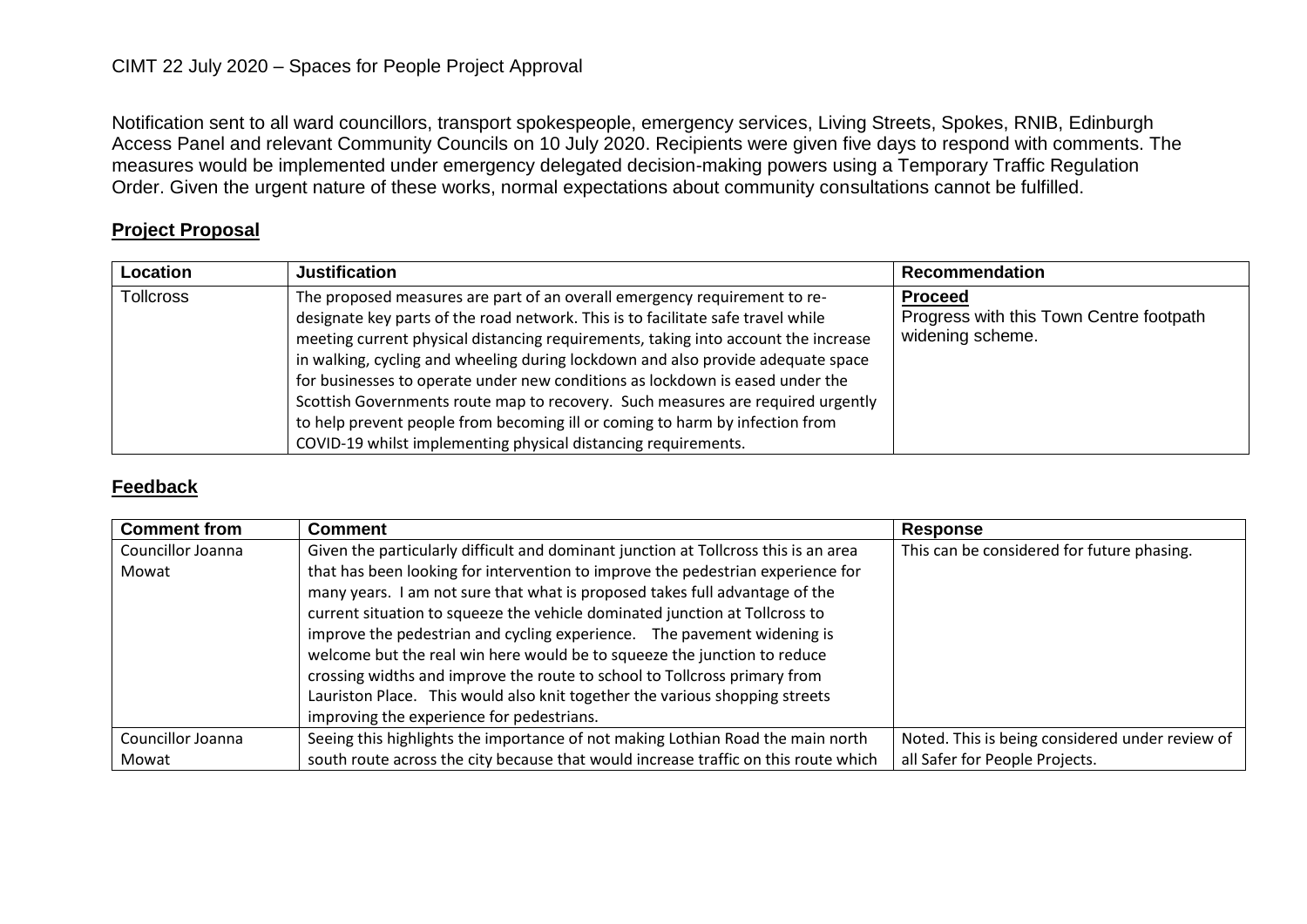|                                   | then leads into the shopping streets of Bruntsfield and Morningside which would<br>be adversely affected.                                                                                                                                                                                                                                                                                                                                                                                                                                   |                                                                                                                                                                                                                                       |
|-----------------------------------|---------------------------------------------------------------------------------------------------------------------------------------------------------------------------------------------------------------------------------------------------------------------------------------------------------------------------------------------------------------------------------------------------------------------------------------------------------------------------------------------------------------------------------------------|---------------------------------------------------------------------------------------------------------------------------------------------------------------------------------------------------------------------------------------|
| <b>Councillor Susan</b><br>Webber | I would like to reiterate my general concerns regarding the timing and scale. At<br>the outset of lockdown, temporary measures to boost safety would have been<br>welcomed, had they been consulted on and implemented in a timely manner.<br>However, the fact is time has now moved on and it is clear that proposals that<br>would have been more suitable for Phase 1 of lockdown now look decidedly out of<br>step with the country now that we are in phase three.                                                                    | At the time of response the default position<br>from the Scottish Government, in Phase 3 of the<br>Lock-down remains with a 2 metre physical<br>distancing rule.                                                                      |
| <b>Councillor Susan</b><br>Webber | I have serious concerns that the impact on public transport and the Lothian bus<br>network will be significant with these changes and I do hope you have consulted<br>with them? The removal of bus lanes and bus stops will be a concern to many. As<br>we move in phase 3 our bus network will be more and more cortical and we<br>should be working with LB to validate the feasibility.                                                                                                                                                 | Acknowledged - the affected bus lanes in this<br>Town Centre package will be closely monitored<br>to consider the impact on public journey times<br>and reliability.                                                                  |
| <b>Councillor Susan</b><br>Webber | Further concern is the level of congestion that may be caused by these schemes in<br>the context of its proximity of the Central Fire Station. I would need assurance<br>from the Fire Service that they felt their ability to react to emergencies will not be<br>impacted in anyway by this.                                                                                                                                                                                                                                              | Scottish Fire and rescue are included in the<br>Notification process, and have this information.<br>As above these measures will be monitored<br>closely to consider the impact on public<br>transport services and emergency access. |
| <b>Councillor Susan</b><br>Webber | There are more palatable and pleasant routes we could chose to cycle. We seem<br>to have a blanket approach to have segregated cycle paths on every route into and<br>out of the city. Why do we need to have cycleways ON EVERY major route, we<br>should be prioritising and investing appropriately so we can target routes and<br>approach things fully and comprehensively. Also chose the routes that do not<br>have such a concerning impact on public transport so we can maximise the benefit<br>for ALL the residents of the city | These measures are generally for the provision<br>of safe space for pedestrians.                                                                                                                                                      |
| <b>Councillor Susan</b><br>Webber | The location of the loading bays does raise issues as we have clearly seen<br>elsewhere the decision made to park on pavements to unload etc seems to be<br>preferred to using new / moved loading bays. So my challenge to you is what are<br>you planning to do in terms of ensuring enforcement. Ultimately when pavements<br>are blocked it is pedestrians that suffer and they seem to be forgotten in many of<br>the measures                                                                                                         | NSL and the Police can offer enforcement<br>where appropriate.                                                                                                                                                                        |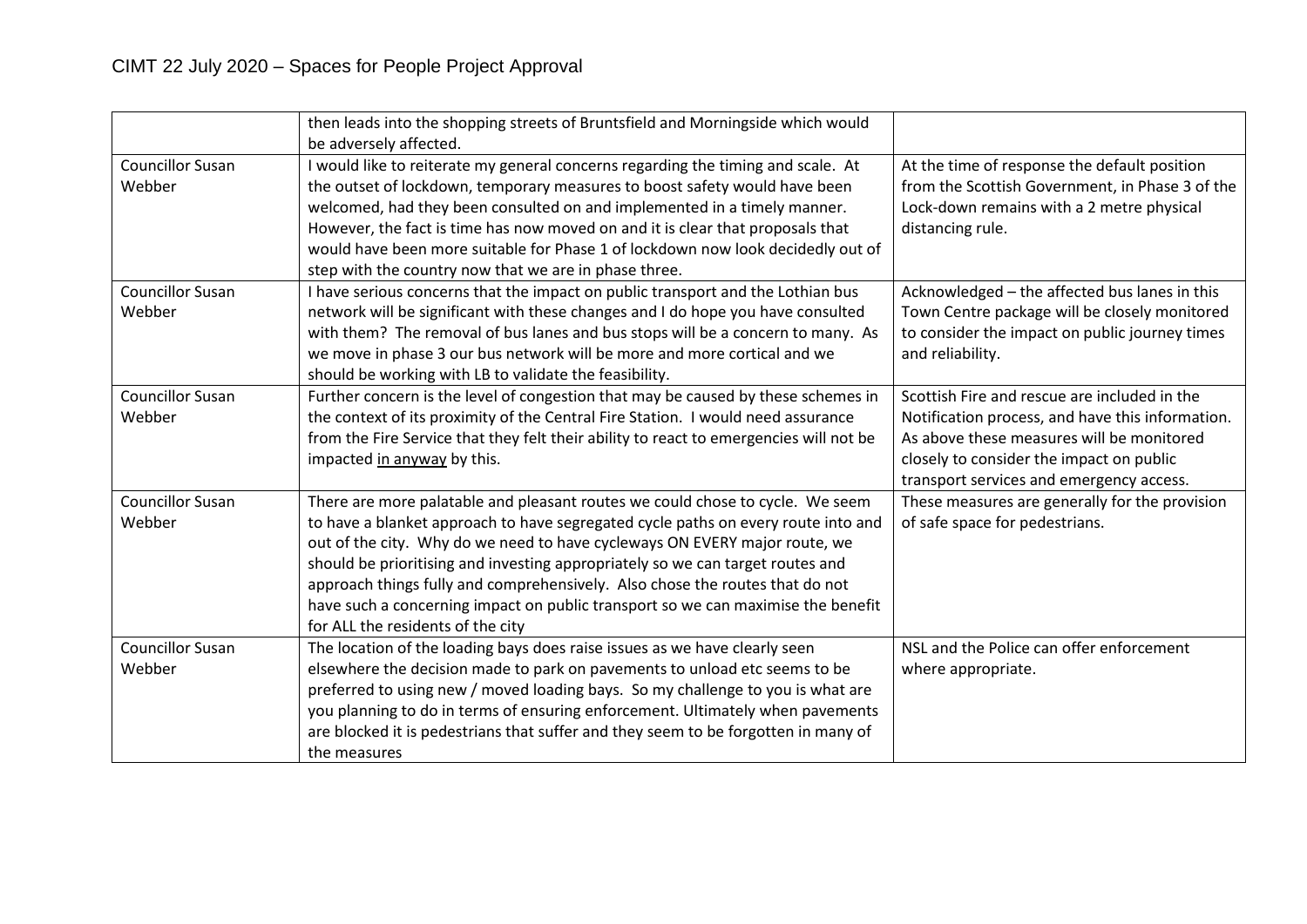| Spokes | We are pleased to welcome the extended-footway<br>$\boldsymbol{\Lambda}$ pedestrians<br>provision for pedestrians, which are very<br>$\delta_{\rm O}$<br>comprehensive, reflecting the top of the hierarchy.<br><b>THE</b>                                                                                                                                                                                                                                                                                                                                                                                                                                                                                                                                                                                                                                                                                                                                                                                                                                                                                                                                                                                                                                                                                                                                                                                                                                                                                                                                                                                                                                                                                                                                                                                                                      | Noted.                                                                                                                                            |
|--------|-------------------------------------------------------------------------------------------------------------------------------------------------------------------------------------------------------------------------------------------------------------------------------------------------------------------------------------------------------------------------------------------------------------------------------------------------------------------------------------------------------------------------------------------------------------------------------------------------------------------------------------------------------------------------------------------------------------------------------------------------------------------------------------------------------------------------------------------------------------------------------------------------------------------------------------------------------------------------------------------------------------------------------------------------------------------------------------------------------------------------------------------------------------------------------------------------------------------------------------------------------------------------------------------------------------------------------------------------------------------------------------------------------------------------------------------------------------------------------------------------------------------------------------------------------------------------------------------------------------------------------------------------------------------------------------------------------------------------------------------------------------------------------------------------------------------------------------------------|---------------------------------------------------------------------------------------------------------------------------------------------------|
| Spokes | The cycling interventions are insufficient in relation to private vehicles, in<br>contravention of the hierarchy; they will not encourage people to use bike instead<br>of bus or car. Thus, the Council risks inadequate spacing inside buses and a shift<br>from bus to car, which would be disastrous for congestion. Nor will they encourage<br>families to shop locally or accompany their children to school by bicycle.<br>We are extremely concerned that:<br>3.1 the cycle lanes lack continuity and physical segregation, both of which are<br>essential for encouraging modal shift and for keeping moving and stationary traffic<br>out of the cycle lanes. We recommend that this should be urgently reviewed.<br>3.2 a northbound cycle-lane on Earl Grey Street is not included. People will look in<br>disbelief at the current 6.5 lane width of Earl Grey Street and be shocked that it is<br>not considered wide enough to accommodate a cycle lane on both sides, especially<br>when the part-lane width of hatching has been retained in the middle. We<br>appreciate that for this type of intervention the<br>central signal islands must remain in place, but is our view that that does not<br>prevent the repurposing some of the central hatched area (opposite the loading<br>bays) and including it in the area occupied by northbound lanes by slewing them.<br>We recommend that this be reviewed urgently, with the objective of including a<br>northbound cycle-lane.<br>3.3 here is nothing in these proposals to make cycling through the complex 5-way<br>Tollcross junction (and its associated gyratory system) a less daunting prospect.<br>The challenges are a combination of traffic volumes and the sheer size and<br>complexity of the exposure. As such, it will continue to present a significant | These points will be considered, all designs will<br>be reviewed. Alterations or additions can be<br>introduced during reviews or future phasing. |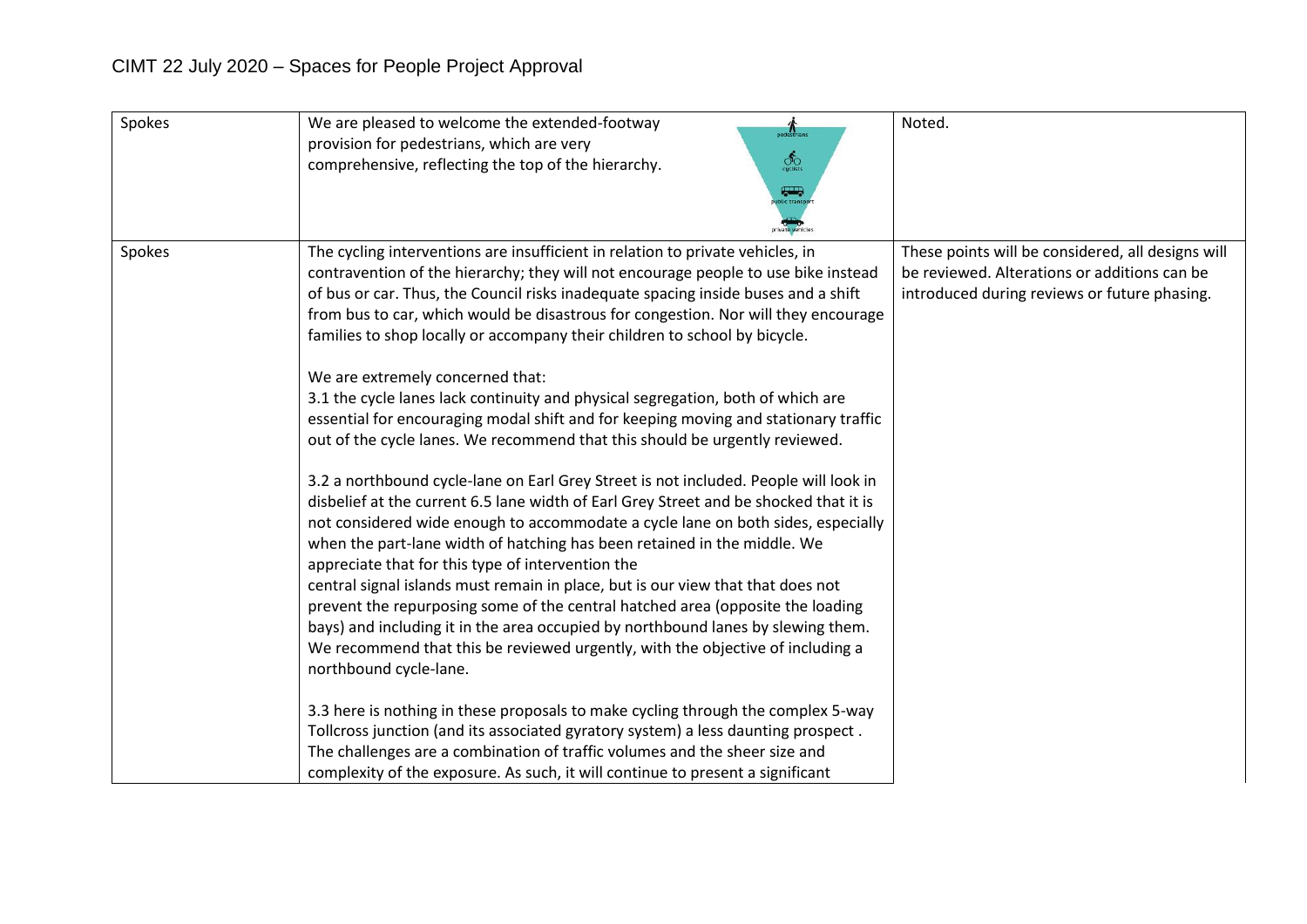|        | deterrent to encouraging new people to transfer to cycling. We recommend that<br>this be the subject of a comprehensive review in the next phase.                                                                                                                                                                                                                                                                                                                                                                                                                                                                                 |                                                                                                                      |
|--------|-----------------------------------------------------------------------------------------------------------------------------------------------------------------------------------------------------------------------------------------------------------------------------------------------------------------------------------------------------------------------------------------------------------------------------------------------------------------------------------------------------------------------------------------------------------------------------------------------------------------------------------|----------------------------------------------------------------------------------------------------------------------|
| Spokes | 3.4 nothing in these proposals appears to make walking and cycling access to<br>Tollcross Primary School, located adjacent to the busy West Tollcross gyratory<br>system, any safer; or to encourage active travel to school. We recommend that all<br>of these proposals are reviewed with specific reference to how walking and cycling<br>access can be improved, by making it safer<br>and more attractive; including a review the whole gyratory system.<br>Detailed Points and Other Recommendations<br>Earl Grey Street - Northbound<br>4. If this street's design is not changed in accordance with our recommendation in | 4. This will be considered during the review                                                                         |
|        | point 3.2 above, cyclists will be sharing a single traffic lane with all traffic, thus<br>suffering the fear of traffic behind which is keen to overtake but unable to do so<br>safely. In addition to deterring existing and potential cycle use, and combined with<br>much wider footways, this is likely to increase the prevalence of footway cycling.                                                                                                                                                                                                                                                                        | process.                                                                                                             |
|        | Earl Grey Street - Southbound<br>5. The new southbound cycle lane has the potential to work well, except that it<br>stops short of Tollcross, having to yield to a Brougham Street/Lauriston Place left-<br>turn traffic lane, giving potential left-turning traffic conflict and danger.                                                                                                                                                                                                                                                                                                                                         | 5. Cycle lanes have been shown where these<br>are possible on the existing road lay outs with<br>temporary measures. |
|        | 6. Cyclists will have to make an advance choice as far back as Lothian Road at the<br>Fountainbridge junction depending on their desired route to exit the Tollcross<br>junction. Choosing either, the new cycle lane for Lauriston Place or Brougham<br>Street or the centre bus lane for Home Street. (Accessing the bus lane, can be<br>quite difficult as one needs to be in the centre of the ASL box on exiting Lothian<br>Road, or, if not stopped at the signals, to cross a lane of traffic to get over to it).                                                                                                          | 6.Noted.                                                                                                             |
|        | 7. Our recommendation to address all this is to extend the new Earl Grey Street<br>cycle lane, as a segregated lane, all the way to the full-width ASL at the Tollcross<br>Junction and, importantly, give cyclists an advanced signal phase during which they                                                                                                                                                                                                                                                                                                                                                                    | 7. This can be considered in future phasing.                                                                         |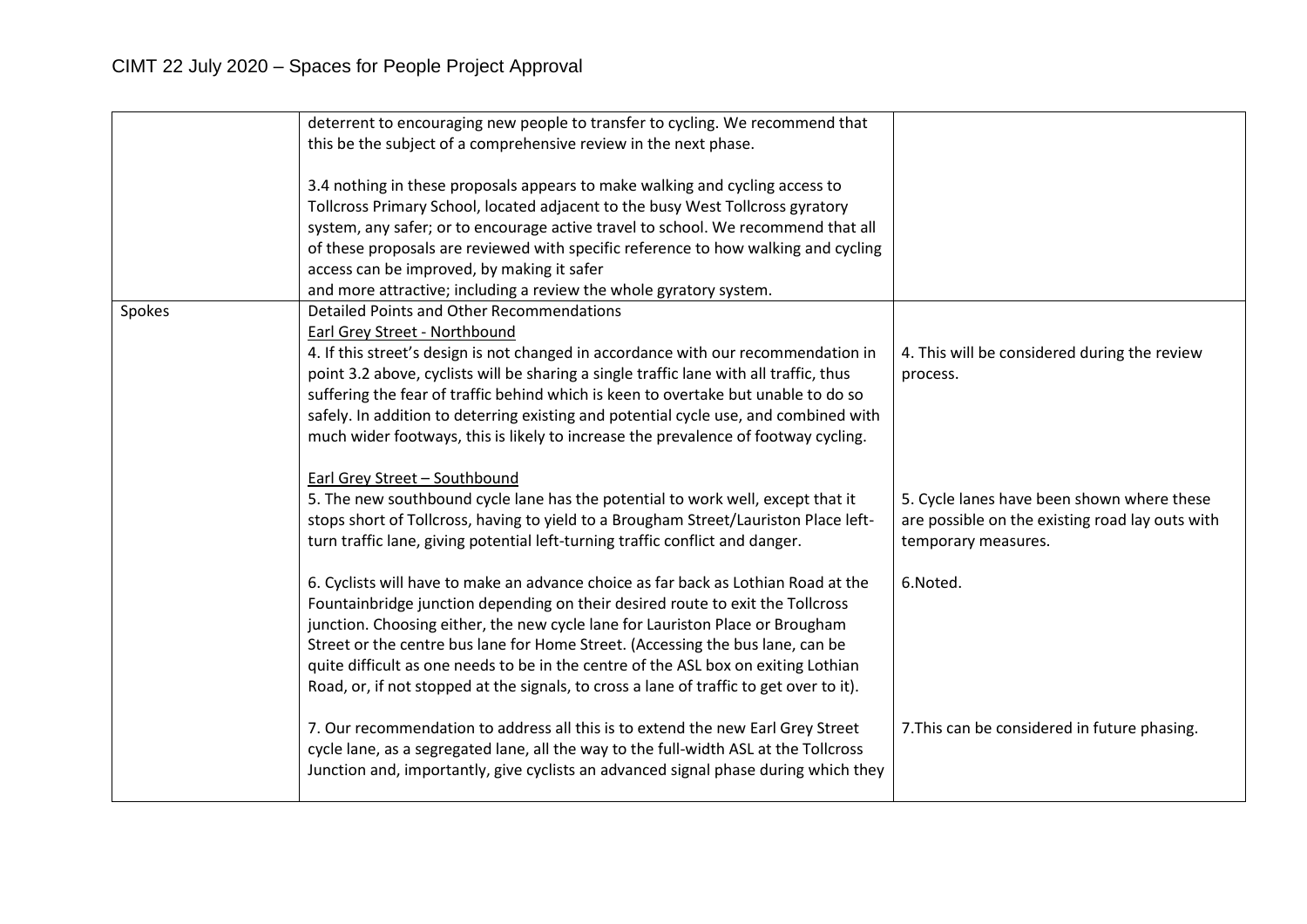| can take any of the 3 route options. Less confident cyclists need no longer use the<br>bus lane and this solves a number of existing and potential problems.<br>King's Theatre Junction                                                                                                                                                                                                                                                                       |                                                                                                                             |
|---------------------------------------------------------------------------------------------------------------------------------------------------------------------------------------------------------------------------------------------------------------------------------------------------------------------------------------------------------------------------------------------------------------------------------------------------------------|-----------------------------------------------------------------------------------------------------------------------------|
| 8. We recommend that full-width ASLs with long lead-ins are provided on all legs<br>of this busy and space constrained junction. Currently, there and none southbound<br>in Home street and only in the inside lane northbound at Leven Street. Without an<br>ASL, the right turn from Home Street to Gilmore Place is very difficult. We also<br>recommend cycle advance-start signalling being provided at all three junctions.<br>See also points 19 & 20. | 8. This can be considered in future phasing.                                                                                |
| 9. Please note that assisting the right-turn into Gilmore Place will also be<br>important as there is an opportunity for Gilmore Place/ Polwarth Terrace/ Colinton<br>Road to be developed as a segregated cycle-lane alternative to a busy stretch of<br>the Union Canal towpath.                                                                                                                                                                            | 9. This can be considered in future phasing.                                                                                |
| <b>Tollcross Junction</b><br>This is a very busy junction desperately needing to be made safe. No novice cyclist<br>would be safe in it. You need to be confident, assertive and fairly fast to get<br>through it.<br>Comment from Spokes member                                                                                                                                                                                                              |                                                                                                                             |
| 10. Eventually, we would like to see the Council move towards replacing junctions<br>such as this with much more pedestrian and cycle friendly junction designs, such<br>as the Cyclops design being introduced in Manchester.                                                                                                                                                                                                                                | 10.Noted.                                                                                                                   |
| 11. In this phase we recommend that all of the signals be altered to give cyclists an<br>advance start ahead of the general traffic. Some of the transit distances are very<br>long.                                                                                                                                                                                                                                                                          | 11. This cannot be considered in phase 1, this<br>suggestion will be considered in future phasing.                          |
| Home Street - Northbound<br>12. We recommend moving the remaining west-side loading bays to Lochrin Place,<br>which could become a local delivery hub; and continuing the cycle-lane further<br>north, perhaps past floating a bus stop.                                                                                                                                                                                                                      | 12. This is included in phase 1. Further<br>consideration can be provided during the<br>review process and further phasing. |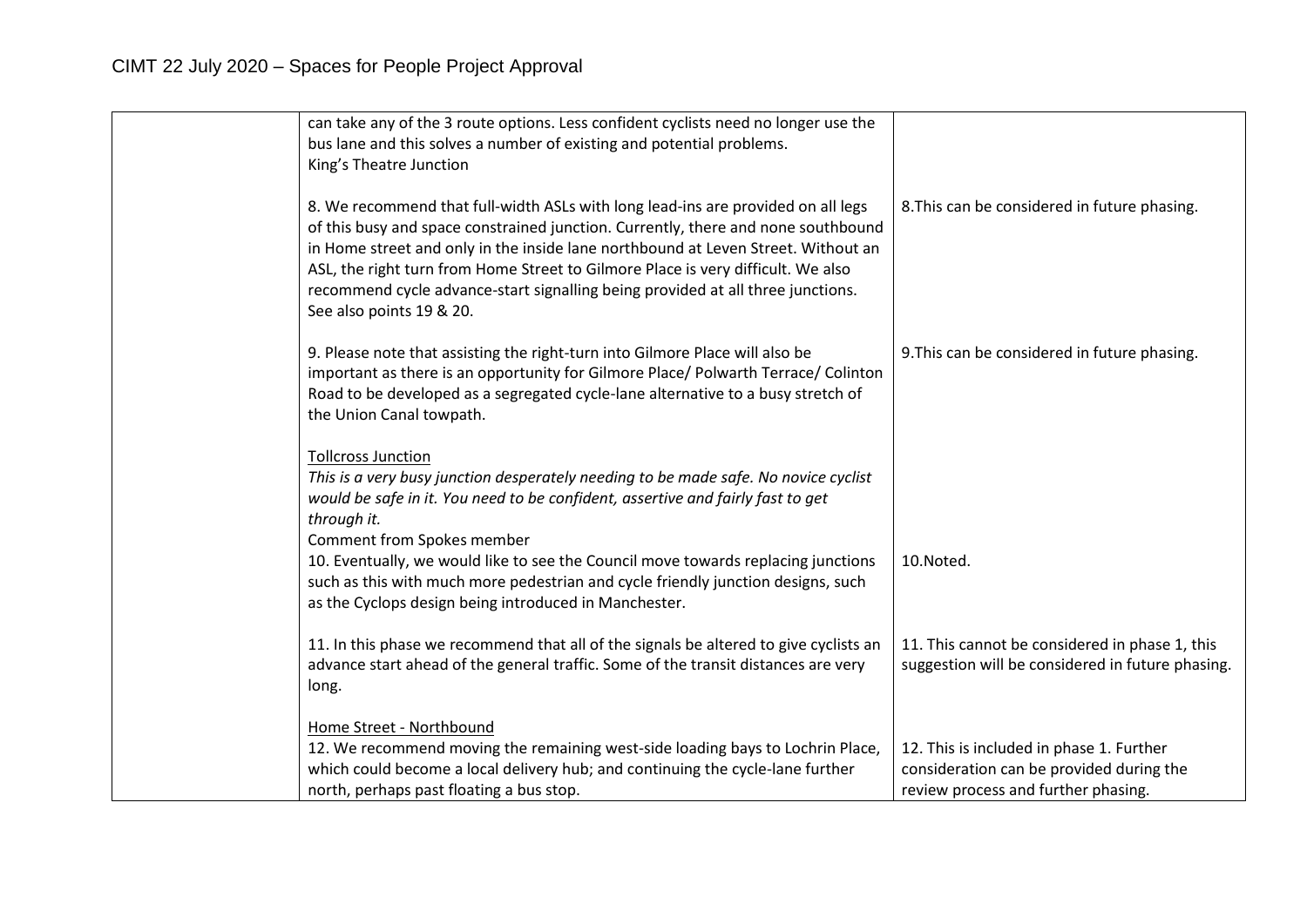| 13. We recommend that the inside lane approaching the West Tollcross junction<br>(proposed for coning off because of the footway build out at the junction), instead<br>be repurposed to become a lead-in lane to the ASL, which will make it easier and<br>safer to approach the junction out of the main traffic lane. See also points 19 & 20.                                                                                                          | 13. This will be considered for future phasing.                                                                                      |
|------------------------------------------------------------------------------------------------------------------------------------------------------------------------------------------------------------------------------------------------------------------------------------------------------------------------------------------------------------------------------------------------------------------------------------------------------------|--------------------------------------------------------------------------------------------------------------------------------------|
| Home Street - Southbound<br>14. Whether arriving from Earl Grey Street or from Lauriston Place, negotiating the<br>first stretch of Home Street is usually desperate jockeying for position with buses<br>entering bus stops, cars entering and leaving loading bays and space for two<br>further lanes for traffic. Will a single bus stop not just mean buses queueing to<br>enter, so perhaps no advantage?                                             | 14. This will be reviewed during the review<br>process for each Town Centre Project. This will<br>be taken into consideration.       |
| Thornybauk<br>15. We recommend that consideration be given to restricting the Thornybauk /<br>Home Street junction to fire lane use only, to simplify that area for walking and<br>cycling.                                                                                                                                                                                                                                                                | 15. This can be considered in future phasing.                                                                                        |
| Leven Street<br>16. We recommend that traffic management and use of cones etc relating to the<br>construction work at the Scotmid should be done so as to still permit northbound<br>cyclists to easily turn right into Valleyfield, because this route to the Meadows and<br>Lauriston Place by-passes the main Tollcross junction (where the approach from<br>Home Street to the Tollcross junction, if turning right, takes courage when it's<br>busy). | 16. This will be discussed with the locality team<br>co-ordinating the works to establish if this is<br>feasible for future phasing. |
| 17. We recommend that the existing southbound advisory cycle-lane be upgraded<br>to a segregated lane.                                                                                                                                                                                                                                                                                                                                                     | 17. This will be considered in future phasing.                                                                                       |
| <b>Lauriston Place</b><br>18. We recommend that dropped kerbs be provided to facilitate cycling<br>connections to Grassmarket via High Riggs at the 2 white plastic bollards west of<br>the taxi rank.                                                                                                                                                                                                                                                     | 18. This is currently no part of the works<br>planned within the Town Centre improvements.                                           |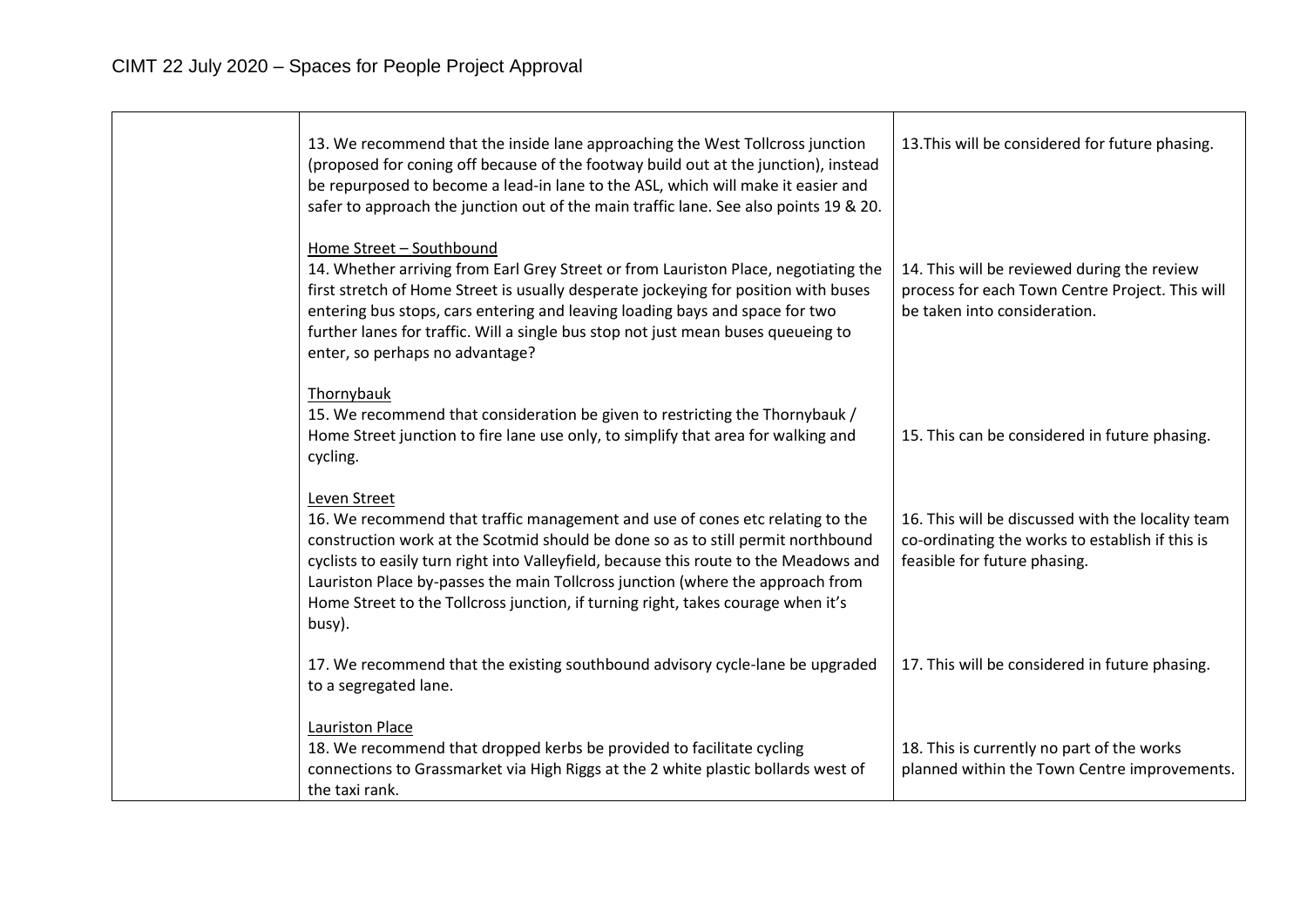| Provide ASL lead-ins at all junctions and review ASL lengths                                                                                                                                                                                                                                                                                                                                                                                                                                                                                                          |                                                                                                                                                                                                                              |
|-----------------------------------------------------------------------------------------------------------------------------------------------------------------------------------------------------------------------------------------------------------------------------------------------------------------------------------------------------------------------------------------------------------------------------------------------------------------------------------------------------------------------------------------------------------------------|------------------------------------------------------------------------------------------------------------------------------------------------------------------------------------------------------------------------------|
| 19. The main roads covered by these proposals are arterial bus routes and so even<br>the reduction in general traffic will still mean that it is typical for there to be<br>several buses queued on junction approaches, often in two lanes. It is vital that<br>ASL lead-ins are provided so that cyclists can safely access the ASL where they can<br>be visible ahead of the queueing buses rather than hidden amongst them.                                                                                                                                       | 19. This can be considered in future phasing.                                                                                                                                                                                |
| 20. Indeed, the need for social distancing makes clear access to the ASL even more<br>important. Without a lead-in lane, cyclists are forced to filter through the queuing<br>traffic (intimidating in the first place) and cannot see if the ASL is clear. They may<br>filter through only to find that the ASL is full and they're forced to compromise on<br>social distancing. An ASL lead-in allows for cyclists to queue one behind each<br>other, naturally 2m apart. Additionally, ASLs should be lengthened to increase<br>capacity while social distancing. | 20. This will be considered in future phasing of<br>the projects.                                                                                                                                                            |
| <b>Bike Parking</b><br>21. We recommend that every opportunity should be taken to introduce<br>additional cycle parking facilities. Our members have particularly highlighted:<br>• Lochrin Place as a location which would encourage family trips to "shop-local"<br>because of its accessibility from the canal<br>• Tarvit Street, because of its accessibility from the east and the Meadows<br>cyclepath network<br>• at High Riggs<br>• at Realfoods on Brougham Street where there are many bikes on railings and on<br>lampposts.                             | 21. These suggestions will be considered in<br>future phasing of the projects. Our colleagues in<br>the Active Travel team are considering<br>additional bike parking in all the Town Centre<br>schemes (where appropriate). |
| Guardrail<br>22. While we agree with Council's policy to remove guardrail, it's important to be<br>aware that some guardrail is used as cycle parking where facilities don't exist or<br>are at capacity. We recommend that alternative cycle parking is provided for<br>locations where guardrail is removed. This not only supports access for cyclists, but<br>also improves conditions for pedestrians, by avoiding bikes being left in awkward                                                                                                                   | 22. Only street furniture which is causing a<br>hazard and not a benefit will be removed.                                                                                                                                    |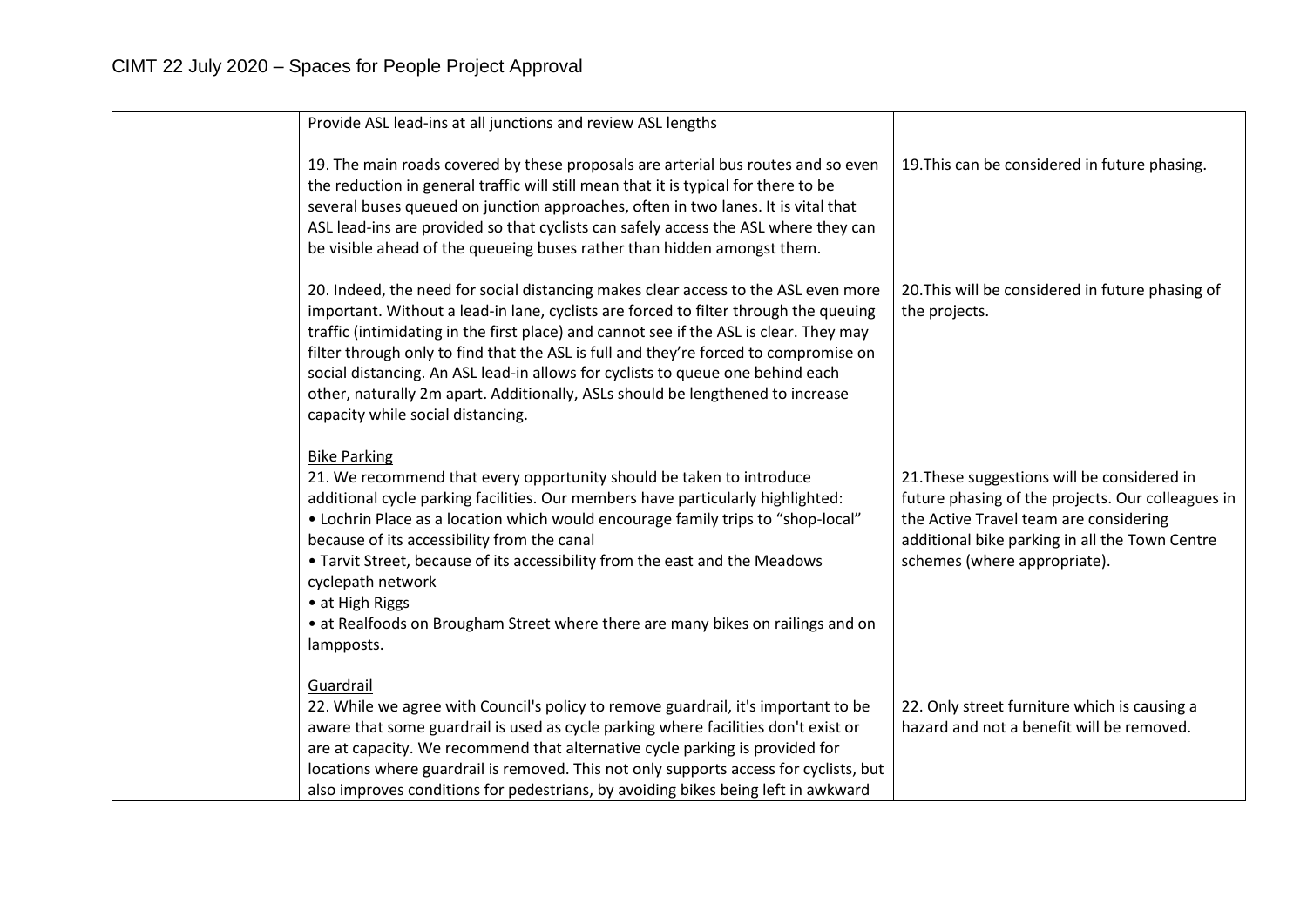|                                                                  | positions on the footway. The railings outside the King's Theatre are heavily used                                                                                                                                                                                                                                                                                                                                                                  |                                                                                                                                                                                                         |
|------------------------------------------------------------------|-----------------------------------------------------------------------------------------------------------------------------------------------------------------------------------------------------------------------------------------------------------------------------------------------------------------------------------------------------------------------------------------------------------------------------------------------------|---------------------------------------------------------------------------------------------------------------------------------------------------------------------------------------------------------|
|                                                                  | for bike parking.                                                                                                                                                                                                                                                                                                                                                                                                                                   |                                                                                                                                                                                                         |
|                                                                  | <b>Temporary Signage</b>                                                                                                                                                                                                                                                                                                                                                                                                                            |                                                                                                                                                                                                         |
|                                                                  | 23. We recommend that all advance warning signs, such as where bus lanes are<br>split be carefully located such as not to impede safe passage by bicycle.                                                                                                                                                                                                                                                                                           | 23. Signage will be located to avoid pedestrian<br>areas.                                                                                                                                               |
|                                                                  | Cyclelane Surface Treatment (including at Crossing Junction Mouths)                                                                                                                                                                                                                                                                                                                                                                                 |                                                                                                                                                                                                         |
|                                                                  | 24. Please note that, for reasons of safety, it is vital that temporary cycle lanes<br>crossing junction mouths are as prominent as possible. They absolutely must be<br>red-screeded (as is already planned in some but not all schemes) and where<br>possible they should also be widened. The example at the West Woods junction on<br>Crewe Road South, with just white dots delineating the cycle lane across the<br>junction is unacceptable. | 24. This will be considered in future phasing.                                                                                                                                                          |
|                                                                  | 25. Secondly, all stretches of unsegregated cycle lane should be either red-<br>screeded or redchipped, and this should also be done on segregated sections<br>where schemes would not be delayed as a result.<br>Interface with Other Schemes                                                                                                                                                                                                      | 25. This will be considered in future phasing.                                                                                                                                                          |
|                                                                  | 26. It is important that these proposals interface with the Meadows to Canal<br>project and any upcoming proposals for (the 6-lane wide) Lothian Road.                                                                                                                                                                                                                                                                                              | 26. Internal process and procedures have been<br>put in place to provide an overview and co-<br>ordination of all SfP Projects.                                                                         |
| <b>Edinburgh Living Streets</b><br>(Scheme Specific<br>Comments) | We welcome the range of improvements to be made around Tollcross - not least<br>the widening the footway at some (although not all) of the junctions - but wish to<br>draw your attention to seven omissions / concerns (listed from North to South):                                                                                                                                                                                               |                                                                                                                                                                                                         |
|                                                                  | 1. The busy narrow pavement on the south side of Fountainbridge between<br>Lothian Road and Semple Street should be widened.                                                                                                                                                                                                                                                                                                                        | Discussions will be required with the<br>1.<br>Council's Transport Design & Delivery<br>Team as this section is part of an<br>existing scheme. The temporary<br>measures do not extend to this section. |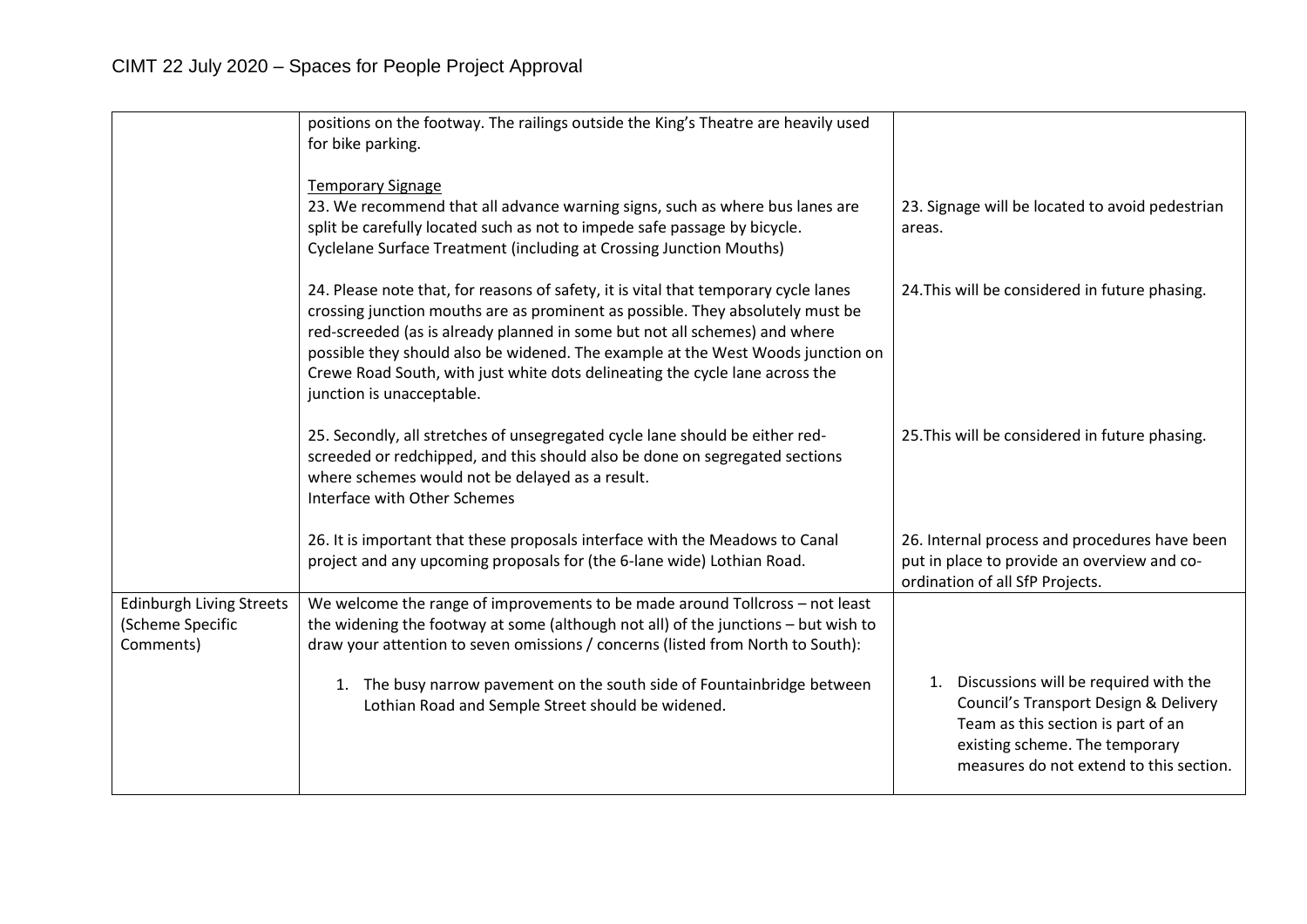| 2. This can be considered in future<br>2. Consideration should be given to creating an 'all pedestrian' crossing<br>phase at the Fountainbridge and Tollcross junctions. Also, the<br>phasing of the Town Centre Projects.<br>Fountainbridge junction is currently missing a crossing on one<br>arm and another arm has no 'pedestrian button' to initiate the crossing |  |
|-------------------------------------------------------------------------------------------------------------------------------------------------------------------------------------------------------------------------------------------------------------------------------------------------------------------------------------------------------------------------|--|
|                                                                                                                                                                                                                                                                                                                                                                         |  |
| phase.<br>3. This will be reviewed and if required<br>railings will be removed.<br>To fully realise the walking benefits of widening the pavement on the east<br>3.<br>side of Earl Grey Street the current railings will need to be removed.                                                                                                                           |  |
| 4. As bus usage rebuilds, the removal of the southernmost southbound bus<br>4. This will be closely monitored, if<br>stop on Home Street would cause unacceptably long socially-distanced<br>required a revision will be made to the<br>queues, with more people forced to wait without shelter in inclement<br>plans.<br>weather.                                      |  |
| 5. This will be considered in future phasing<br>Pedestrians inevitably accumulate in numbers at the busy Gilmore Place /<br>5.<br>of the Town Centre Projects.<br>Leven Street / Tarvit Street / Home Street junction - this should be a<br>priority for pavement widening, particularly on the Home Street corners.                                                    |  |
| The area outside 9 to 21 Leven Street (ScotMid) - where building works<br>6.<br>6. This has been considered and plans are<br>are taking place - needs to be validated for the space available for<br>in place for when the works have been<br>pedestrians once works are completed.<br>completed.                                                                       |  |
| The northbound bus lane should not be removed from Leven Street - the<br>$7_{\cdot}$<br>7. Schemes will be reviewed at 3 weeks<br>bus companies need all the help they can get to help rebuild business, and<br>and an agreed frequency beyond.<br>bus lanes are crucial to speed and reliability.                                                                      |  |
| <b>Edinburgh Living Streets</b><br>We strongly support the initiative to widen pavements, which in many 'town<br>Parking bays have been utilised where possible                                                                                                                                                                                                         |  |
| (General Comment)<br>centre' streets are grossly inadequate. This can only be done in many cases by<br>to allow footway widening. Consideration has                                                                                                                                                                                                                     |  |
| removing on-street parking and loading, except for essential requirements (such as<br>also been given to widening footway's at                                                                                                                                                                                                                                          |  |
| Blue Badge spaces where appropriate). We appreciate that some shops will want<br>locations with anticipated queuing.<br>to see these parking and loading spaces retained, but crowded narrow pavements                                                                                                                                                                  |  |
| cannot possibly be an attractive environment for encouraging shoppers, may of                                                                                                                                                                                                                                                                                           |  |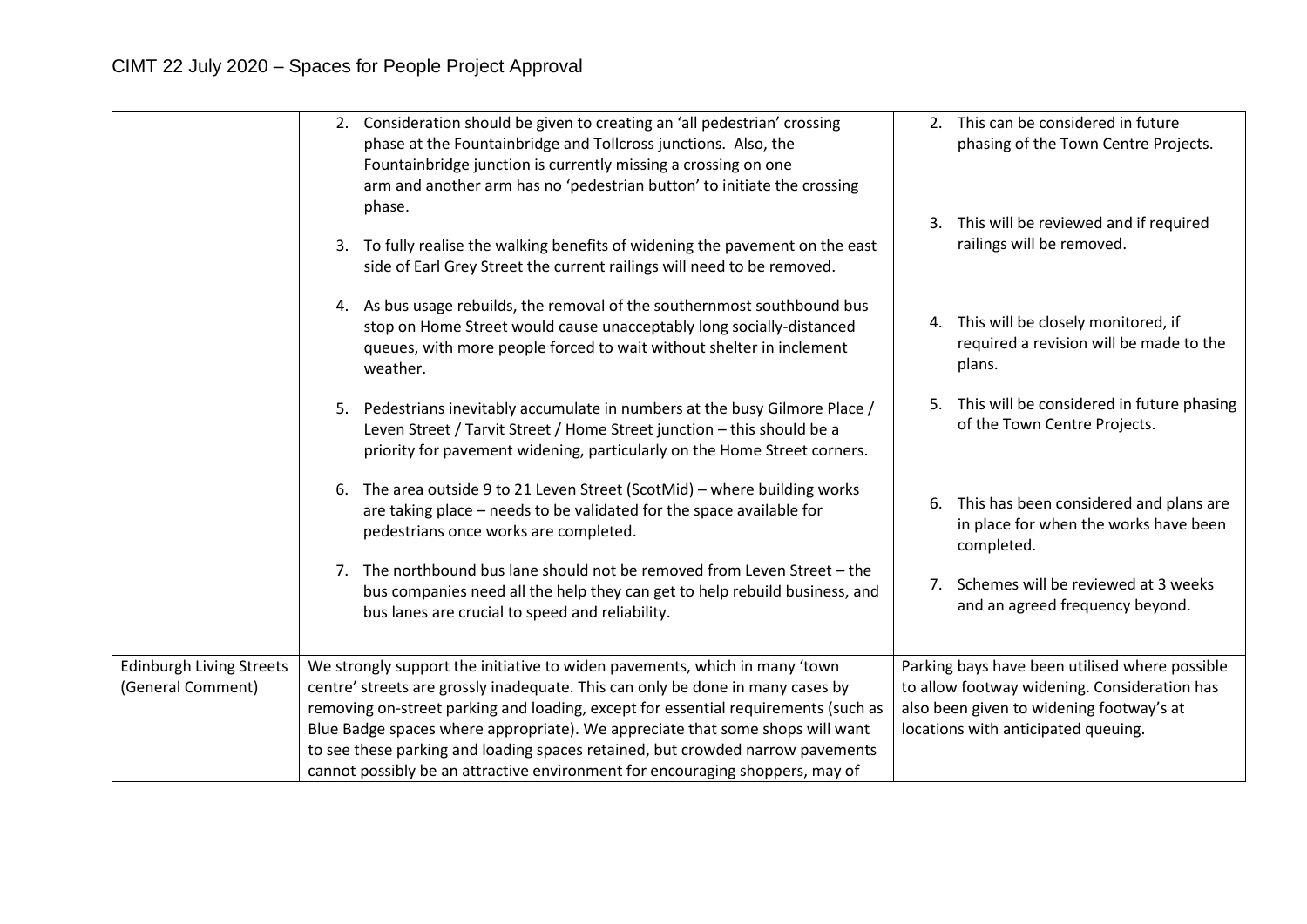|                                 | whom arrive on foot or by public transport. Too much space in high streets is        |                                                   |
|---------------------------------|--------------------------------------------------------------------------------------|---------------------------------------------------|
|                                 | occupied by stationary vehicles.                                                     |                                                   |
| <b>Edinburgh Living Streets</b> | We welcome the acknowledgment of the problems caused by clutter and guard            | Only street furniture that is creating a hazard   |
| (General Comment)               | rails and would encourage the council to take a much more vigorous approach to       | rather than a benefit will be removed. Most       |
|                                 | removing or relocating items including unnecessary phone boxes, royal mail boxes,    | street furniture will remain as it serves a       |
|                                 | telecoms cabinets etc as well as vertical signage on poles, many of which are no     | purpose.                                          |
|                                 | longer required since the Traffic Sign Regulations were changed in                   |                                                   |
|                                 | 2016. Decluttering should take account of the various surveys and audits which       |                                                   |
|                                 | Living Streets and others have carried out in recent years in many of the locations. |                                                   |
| <b>Edinburgh Living Streets</b> | Design details will need to carefully consider and monitor access at bus stops       | Access to bus stops will be maintained at all     |
| (General Comment)               | especially for disabled people.                                                      | times.                                            |
| <b>Edinburgh Living Streets</b> | Where more outdoor space for businesses is provided (eg 'tables and chairs') it is   | Any tables and chairs applications received will  |
| (General Comment)               | essential that adequate clear space is provided for pedestrians and that the         | take this into account.                           |
|                                 | benefits to walking of widened footways are not swallowed up by added                |                                                   |
|                                 | obstructions. It may be that 'tables and chairs' should normally be on reclaimed     |                                                   |
|                                 | carriageway space, allowing the pavements themselves to be kept clear.               |                                                   |
| <b>Edinburgh Living Streets</b> | The extensive use of cones, barriers etc will make many streets look like            | Phase 1 will be implemented using traditional     |
| (General Comment)               | roadworks, and thus risk making shopping streets look pretty ugly - if we actually   | traffic management (cones etc) which will be      |
|                                 | want them to contribute to moving discussion forward it's important that             | replaced with semi-permanent features during      |
|                                 | opportunities are taken to make things look better. Suitable gateway features /      | phase 2                                           |
|                                 | signage information for the public on the purpose / benefits of the scheme would     |                                                   |
|                                 | be useful.                                                                           |                                                   |
| <b>Edinburgh Living Streets</b> | Effective management of schemes is essential, so that cones or barriers that fall    | Noted and agreed. We will work with all           |
| (General Comment)               | over are quickly dealt with. Enforcement of parking and speeding, including a        | relevant stakeholders to ensure effective         |
|                                 | visible role of Police Scotland is important too.                                    | management of the scheme.                         |
| <b>Edinburgh Living Streets</b> | Temporary bike parking should be installed at suitable locations, where they do      | This is being taken into consideration for future |
| (General Comment)               | not add to pavement clutter.                                                         | phases for the Town Centre projects.              |
| <b>Edinburgh Living Streets</b> | Monitoring of schemes must collect robust data on walking/footfall.                  | We have appointed Sustrans to undertake           |
| (General Comment)               |                                                                                      | before and after monitoring at this location.     |
| <b>Edinburgh Access Panel</b>   | We are supportive of your proposal to widen pavements, to establish cycle paths      | Please see responses below to the points          |
| (General Comments)              | on the carriageways and to ban parking while continuing to provide "Disabled         | raised:                                           |
|                                 | persons' parking places". We would express the following caveats.                    |                                                   |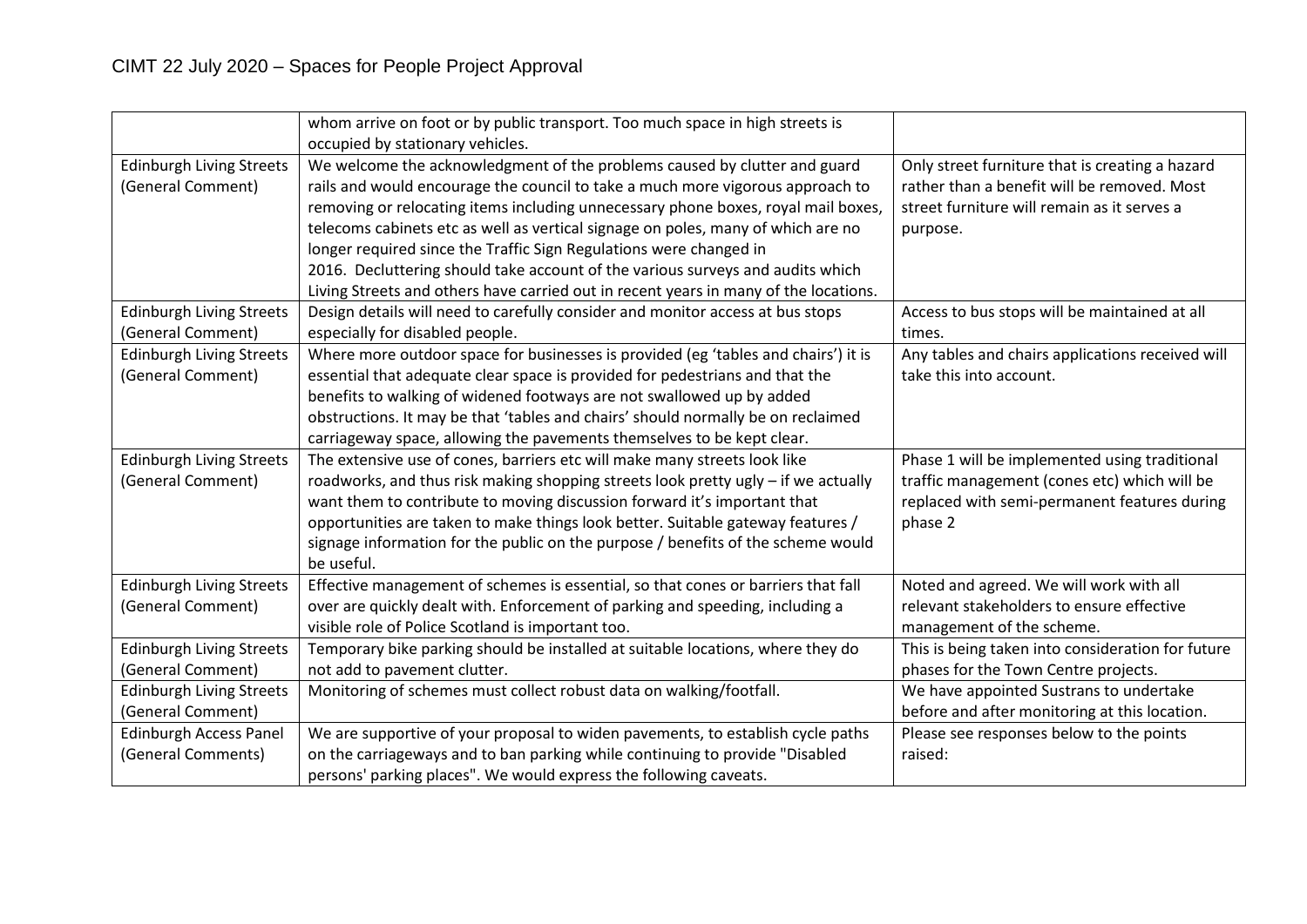|                                                     | We suspect the main roads included in the scope of this proposal will<br>become extremely busy because of the traffic-restrictions on North Bridge,<br>Waverley Bridge and the Mound. In fact traffic volumes are likely to<br>increase even further because people will prefer to use their cars rather<br>than risk infection by using public transport. Please therefore take steps to<br>deter cyclists from riding on the footways either because they are in a<br>hurry or because they feel unsafe. Before the lockdown cycling on the<br>pavement was very common on Clerk Street and Nicolson Street for these<br>reasons, with cyclists mounting the kerb to jump the queue or to<br>"undertake" stopped buses. Let's try to prevent the same problem<br>occurring at Tollcross, especially at those areas where there's no cycle<br>lane.<br>Can we assume that floating bus stops are not being proposed? If they are<br>in fact being proposed, please put effective measures in place to slow<br>cyclists right down as they approach - eg with chicanes, rumble strips,<br>zebra crossings and signage.<br>Please ensure that access and parking provision for blue badge holders are<br>maintained at least at current levels. | This will be taken into consideration<br>and cycle lanes have been proposed<br>where they can be introduced.<br>There is on-going reviews of designs for<br>bus stops areas, these will be included<br>in future phasing.<br>Parking for blue badge holders is being<br>maintained where possible.<br>Footways and carriageways will be<br>inspected and any defects repaired as<br>per the code of practice. |
|-----------------------------------------------------|------------------------------------------------------------------------------------------------------------------------------------------------------------------------------------------------------------------------------------------------------------------------------------------------------------------------------------------------------------------------------------------------------------------------------------------------------------------------------------------------------------------------------------------------------------------------------------------------------------------------------------------------------------------------------------------------------------------------------------------------------------------------------------------------------------------------------------------------------------------------------------------------------------------------------------------------------------------------------------------------------------------------------------------------------------------------------------------------------------------------------------------------------------------------------------------------------------------------------------------------|---------------------------------------------------------------------------------------------------------------------------------------------------------------------------------------------------------------------------------------------------------------------------------------------------------------------------------------------------------------------------------------------------------------|
| <b>Police Scotland</b>                              | Please ensure surfaces are safe and properly maintained.                                                                                                                                                                                                                                                                                                                                                                                                                                                                                                                                                                                                                                                                                                                                                                                                                                                                                                                                                                                                                                                                                                                                                                                       |                                                                                                                                                                                                                                                                                                                                                                                                               |
| TM Liaison & Road<br>Policing (General<br>Comments) | From a Traffic Management perspective, whilst understanding the importance of<br>keeping people safe in the current environment, I think it is important to obtain a<br>balance between protecting the public against the virus and maintaining traffic<br>flow in a safe, consistent and free flowing manner in the different areas. I would<br>like to think that consideration could be given at certain suitable locations, instead<br>of full closures, creating one-way systems on roads that would have normally been<br>two-way streets. In this way, access to the street, not only from a resident's<br>perspective but also for emergency services is still maintained, however with the<br>added benefit of creating extra width on both sides of the one way carriageway for<br>Social distancing/extra cycling space etc.                                                                                                                                                                                                                                                                                                                                                                                                        | There are no road closures as part of this<br>scheme.                                                                                                                                                                                                                                                                                                                                                         |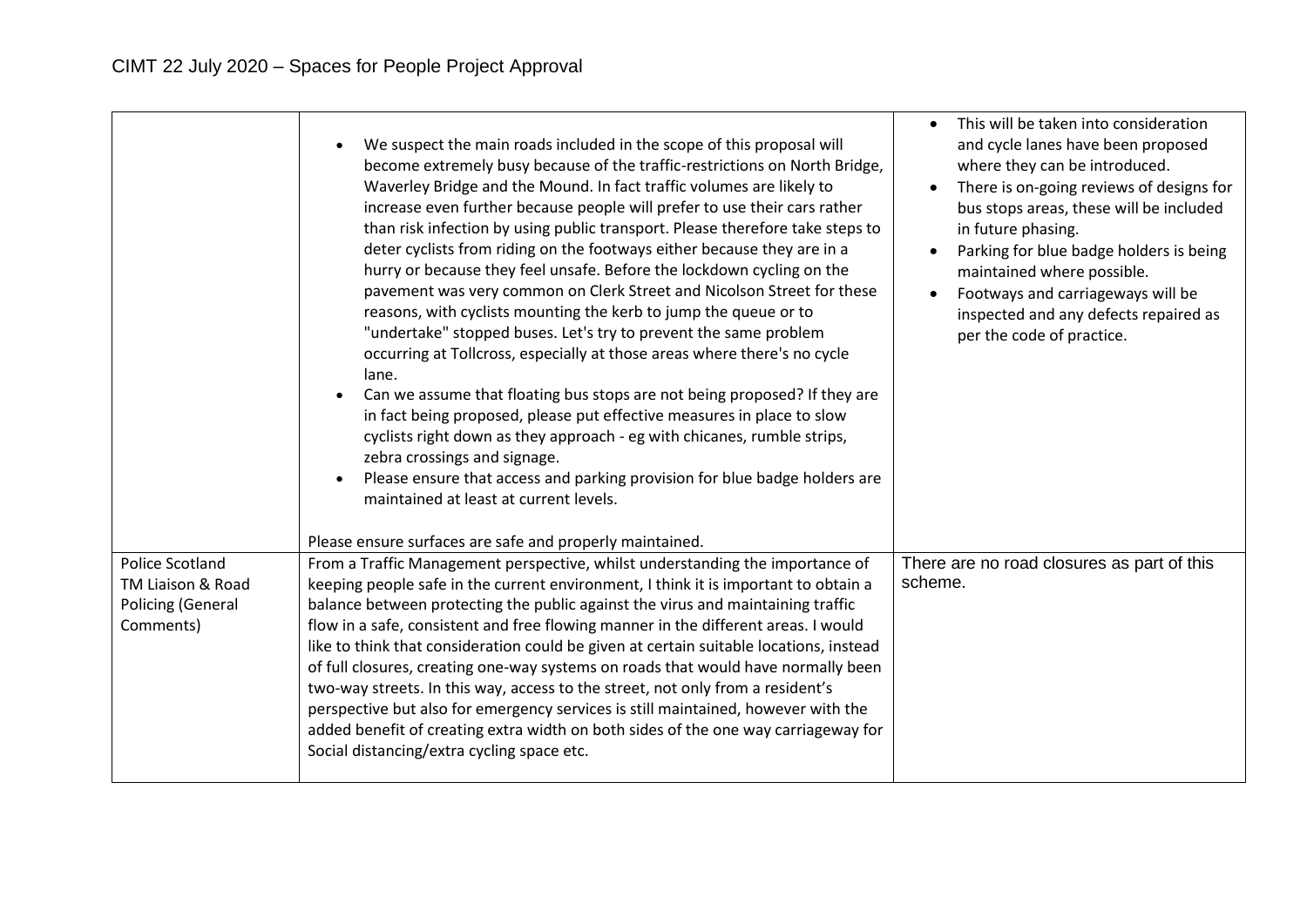| Police Scotland<br>TM Liaison & Road<br>Policing (General<br>Comments)<br>Police Scotland<br>TM Liaison & Road<br>Policing (General | If the full closures are implemented, then signage should be of the prescribed size<br>and relevance in order for the police to enforce if required. There has been<br>instances recently of TTRO's going on with little or no appropriate signage,<br>confusing drivers and creating conflict with other road users.<br>The closures/amendments should be subject to constant review with the<br>possibility of altering/changing the Traffic Management layout if required whilst<br>still affording access to all emergency services.                                                                                                                                                                                                                                                                                                                                                                                                                                                                                                                                                                                                                                                                                                                                                                                                                                                                                                                                                                           | There are no road closures as part of this<br>scheme. To minimise unnecessary pinch<br>points signage will be kept to an absolute<br>minimum but will be as per Chapter 8 Traffic<br>Management requirements.<br>Schemes will be reviewed at 3 weeks and<br>an agreed frequency beyond. |
|-------------------------------------------------------------------------------------------------------------------------------------|--------------------------------------------------------------------------------------------------------------------------------------------------------------------------------------------------------------------------------------------------------------------------------------------------------------------------------------------------------------------------------------------------------------------------------------------------------------------------------------------------------------------------------------------------------------------------------------------------------------------------------------------------------------------------------------------------------------------------------------------------------------------------------------------------------------------------------------------------------------------------------------------------------------------------------------------------------------------------------------------------------------------------------------------------------------------------------------------------------------------------------------------------------------------------------------------------------------------------------------------------------------------------------------------------------------------------------------------------------------------------------------------------------------------------------------------------------------------------------------------------------------------|-----------------------------------------------------------------------------------------------------------------------------------------------------------------------------------------------------------------------------------------------------------------------------------------|
| Comments)<br><b>Police Scotland</b><br><b>Specialist Crime Division</b><br>(General Comments)                                       | In regard to the CT aspect Police Scotland wish to raise your awareness of the<br>attached National Security guidance, entitled; Protection of pedestrian queues,<br>against Vehicle as a Weapon (VAW) Attack published in May 2020 by the Centre<br>for the Protection of the National Infrastructure (CPNI)<br>CPNI consider the risk to pedestrians from VAW attack within the UK to remain a<br>"realistic possibility" during the COVID-19 pandemic. Social distancing measures<br>continue to require businesses to manage customer flow and numbers going into<br>premises. This results in the formation of queues, often within open public spaces<br>and busy streets. The possibility exists that we will see an increase in the amount<br>of queues across the country and especially within our "local town centres" in<br>Edinburgh.<br>Under your proposals, we note that you are seeking to remove guard rails and<br>street clutter within these areas, to help achieve safe physical distancing, from this<br>date. The presence of street furniture (e.g. bus stops, signage posts, seating,<br>telephone boxes, litter bins, cycle racks, and trees) affords some protection for<br>members of the queuing public against VAW Attack.<br>Whilst the presence of street furniture alone may not stop a determined VAW<br>attack, there is evidence to suggest that it may cause an attacker to avoid the area<br>or drive around such features. Furthermore an attacking vehicle colliding with | Only street furniture that is creating a<br>hazard rather than a benefit will be<br>removed. Most street furniture will remain<br>as it serves a purpose.                                                                                                                               |
|                                                                                                                                     | street furniture may become immobilised, which provides people nearby the<br>opportunity to safely escape.                                                                                                                                                                                                                                                                                                                                                                                                                                                                                                                                                                                                                                                                                                                                                                                                                                                                                                                                                                                                                                                                                                                                                                                                                                                                                                                                                                                                         |                                                                                                                                                                                                                                                                                         |